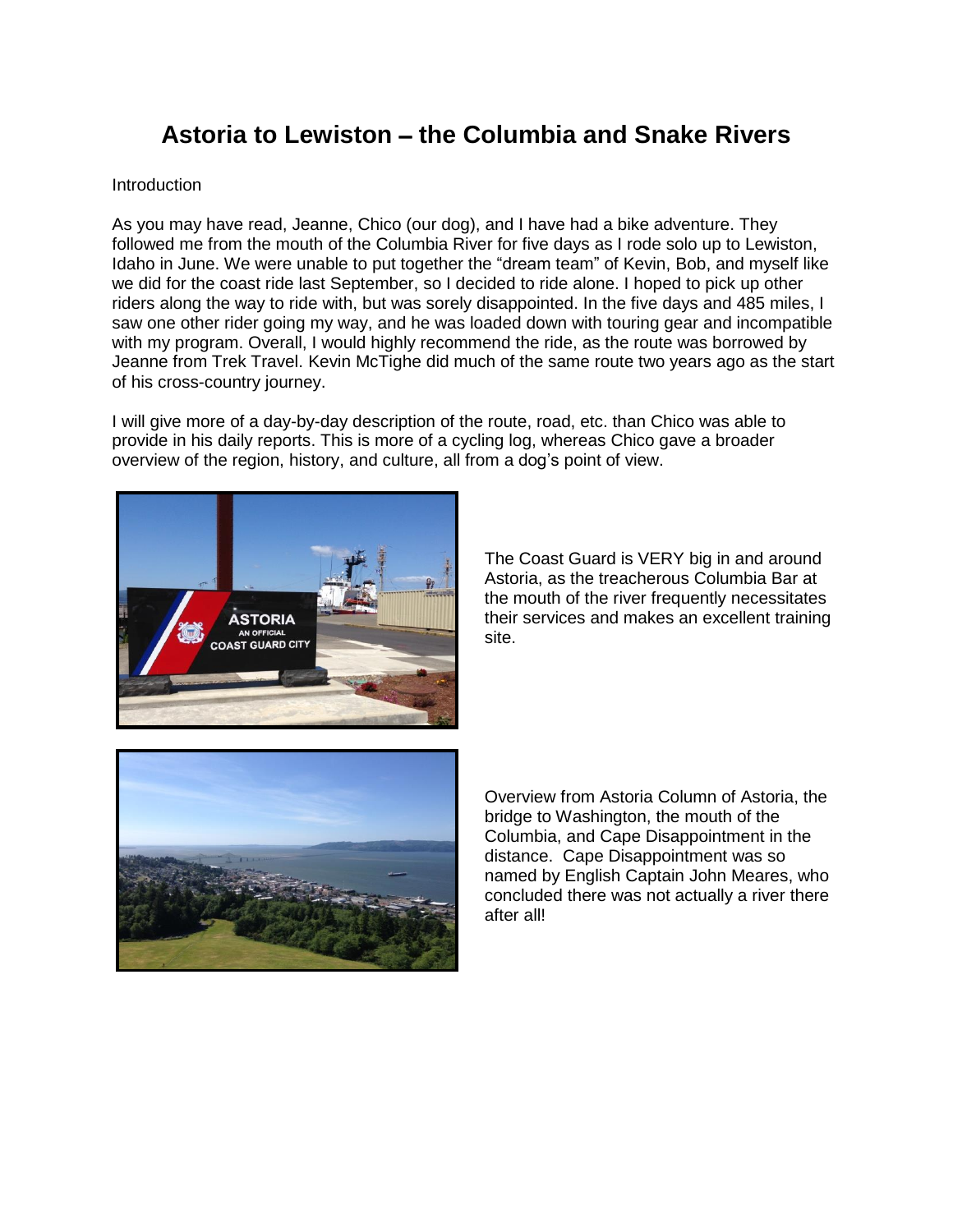### **Day One --Astoria to Portland**

US 30 runs from point-to-point on this leg. On a summer Sunday, however, it was quite busy, with lots of RVs and trailers. The road quality was fine, scenery good, and the shoulder pretty decent, but this was not my favorite route with that much traffic. Fortunately, Jeanne had cooked up a scenic alternate that was a big improvement. From Westport, we took a cute little ferry across the Columbia to Puget Island. The road crosses this bucolic island for 4 miles, and then a bridge gets you to the north bank of the Columbia. The 30 miles on this highway on the north (Washington) side were the scenic highlight of the day. And there was less traffic on this side of the river. At Longview, I crossed back over the river to Rainier, back to US 30, which seemed better now, possibly due to the brisk tailwind which was developing! I cruised into Portland after 108 miles and 4500 ft of elevation. The hills were mostly rollers earlier in the day, culminating in Clatsop Summit at **676** ft above sea level!!



This little ferry from Westport to Puget Island provided a scenic alternate to busy US 30.



The Port of Longview, from the bridge to Rainier. It's all about TIMBER, and LOTS of it!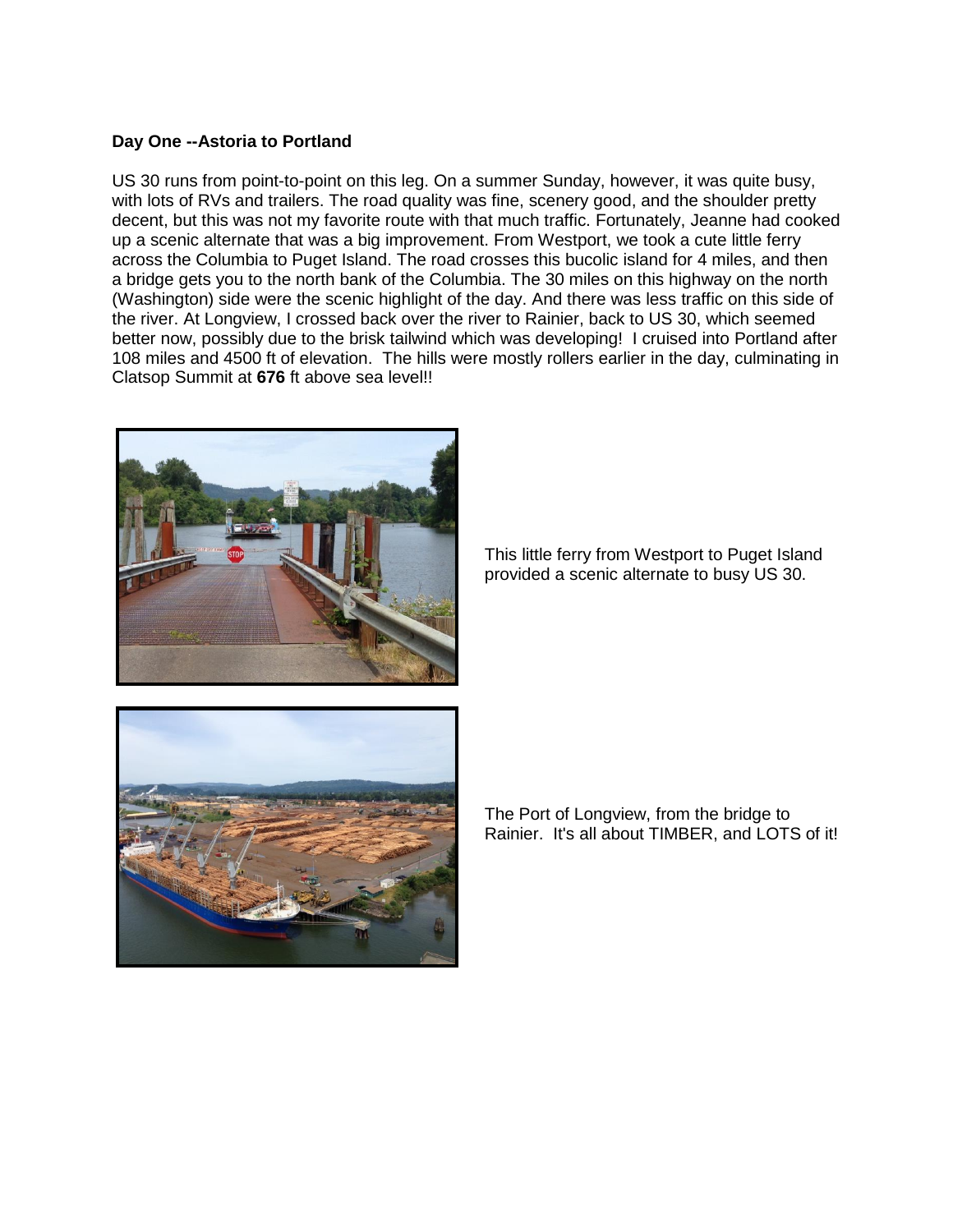# **Day Two -- Portland to Hood River**

I made my way over the beautiful St. John's Bridge and across town to a nice bike path along the riverbank past the airport and headed east towards Troutdale. Very scenic, easy riding, some on paths, and some on the levee road. Troutdale is the start of the Historic Columbia River Highway (HRCH), or Historic US30. This renowned route definitely lives up to its reputation. First it climbs up through a couple villages to a couple of spectacular viewpoints looking up and down the Columbia Gorge. Then down near river level to a series of fabulous waterfalls and winding highway stretches. Most of the falls were viewable with a short '"clomp" around in my bike shoes, and the others didn't need viewing! The HCRH is narrow, with minimal shoulder, but I wasn't bothered, as most folks were going quite slowly, stopping a lot, and being very considerate. In a few places, stretches of the HCRH have been converted to bike paths, and these are quite nice. And then there is the FREEWAY (better get used to it!). Sometimes the HCRH and paths disappear altogether, and you're on the shoulder. I-84 has a nice wide shoulder, and is a scenic ride, but it's still a freeway! In a few places (mostly on Day 3, I think) there are bridges where the shoulder shrinks uncomfortably, and extra care is required. Bonneville Dam area and its navigation lock and fish hatchery are in a beautiful location and are worth visiting, even though they don't let bikes into the dam/powerhouse area any more. Once again the brisk tailwind was a welcome boost in the afternoon (after all, Hood River IS famous for its wind surfing and kite boarding). I found the day a bit disconcerting; the constant stopping for sights and pictures seemed to interrupt my "rhythm". I covered 87 miles and 4750 ft.



This floating subdivision east of Portland was kind of cool.



Upriver view from the Portland Women's Forum State Park, allegedly the best view in Oregon, or some such claim.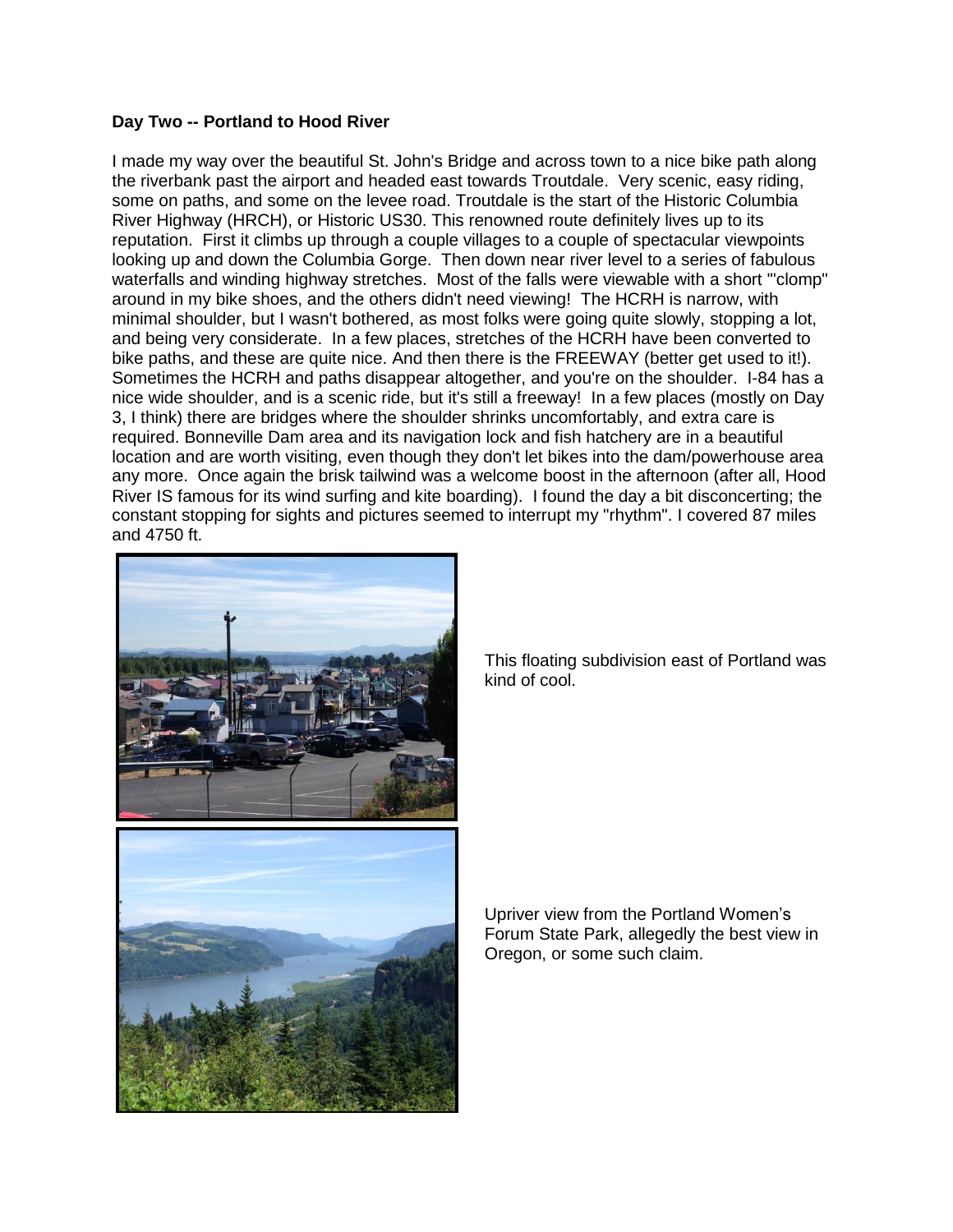# **Day Three -- Hood River to Boardman**

With the forecast of a hot afternoon, I was in a bit of a quandary: start early to beat the heat OR start late and maximize the tailwind advantage in the afternoon? I decided to start early, as there were over 100 miles on the agenda, and was thrilled to find that I got BOTH the cool morning AND the 20 mph "push"! The first climb out of town is to the last of the dedicated, bikeonly stretches of the HCRH, and it's FABULOUS! In Mosier, I discovered fresh cherries make a wonderful bike snack, just dumped straight into my jersey pocket. Great for snacking, and I got a lot of practice spitting the pits at the highway reflectors! Could be problematic in a large group, with pits ricocheting and flying all over I guess, but for a solo rider it was fun. The HCRH continues to The Dalles, but after that it's 70 plus miles of freeway! With the tailwind, though, it wasn't too bad "highballing" down the road close to 30 mph for hours on end. I spun up to 37 mph on a flat stretch, and could have surely hit 40, but the shoulder was starting to look a bit sketchy at that speed. The scenery continues to be nice, though not up to the premier standard of the gorge west of The Dalles; miles of wide river (actually a series of reservoirs) lined by basaltic volcanic bluffs. Just west of Boardman, it flattens out and large center-pivot irrigation "crop circles" take over the landscape. With the tailwind, it was a relatively easy 108 miles and 3,400 ft.



There were numerous HUGE loads of future wind turbine towers, heading down the highways. They weren't a problem, however, as there were plenty of pilot cars and with the light traffic, they were able to give me a wide berth.



The gorge and bluffs gradually diminish in depth/height as you proceed upstream.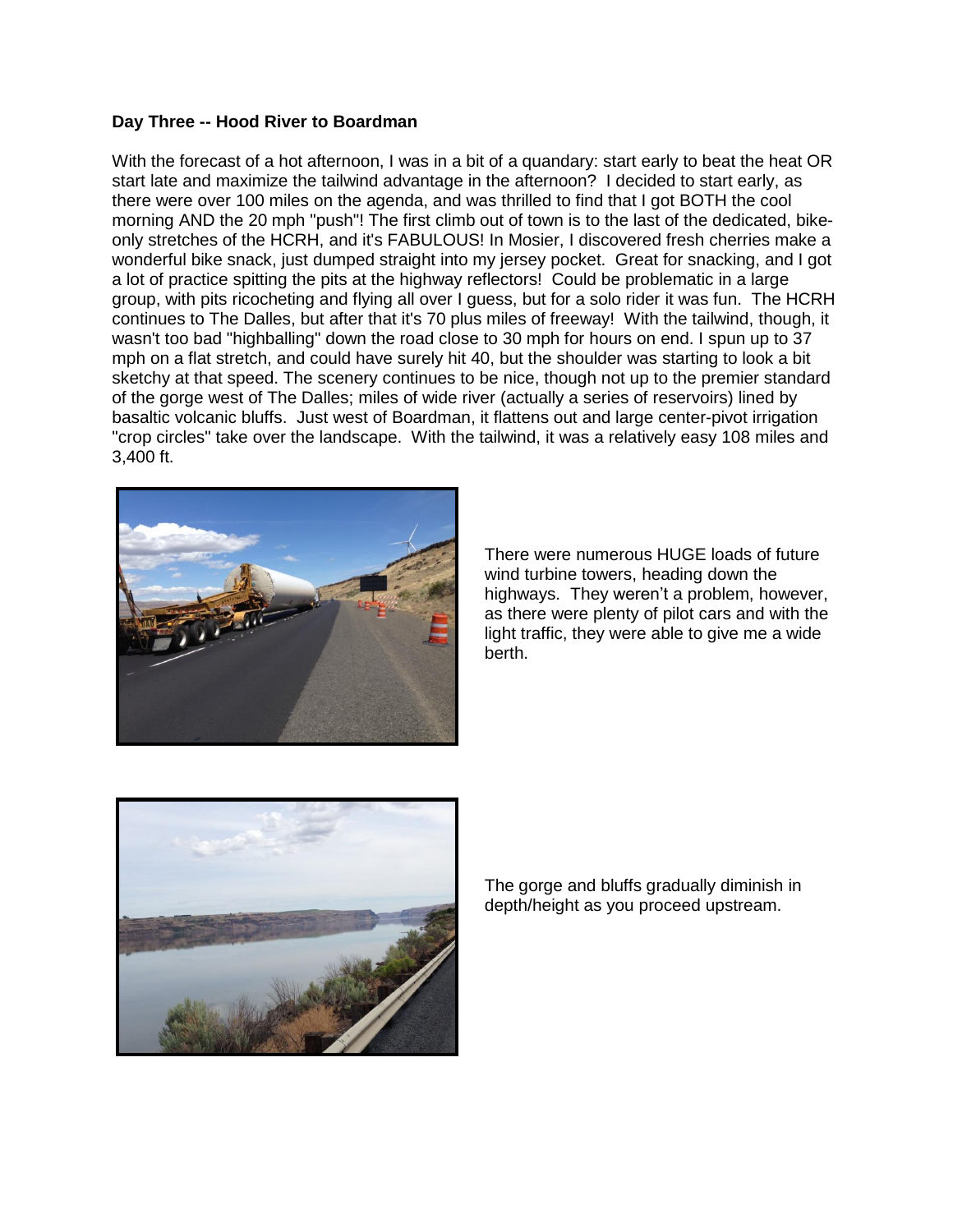#### **Day Four -- Boardman to Walla Walla, WA**

This was the low point of the ride. Not a bad ride really, just a letdown when compared to the scenery of the rest of the ride. And NO TAILWIND, which was becoming an expectation! For the first 20 miles or so, you couldn't even see the river, also an expectation! Then it got better at McNary Dam and Lock. This was a beautiful area, impeccably maintained by the Army Corps of Engineers with our tax dollars, and had the excellent Pacific Salmon Visitor Center. Here the scenery improves, with nice river/lakeside views, bluffs, and some mountains. Just after the Washington state border, I met US 12, heading east and leaving the Columbia. There are some nice river valleys, rolling hills, and vineyards as you approach Walla Walla's booming wine country. The highway is fairly busy, but the shoulder is a comfortable width. The day's stats were only 78 miles and 2,200 ft, but it felt tougher without the wind!



The Corps of Engineers has beautiful parks at each of their numerous dam/lock sites up and down the river. This dam had a "water slide" a part of an elaborate "water park" to facilitate fish migrations down the river as they try to mitigate the impact of all the dams and reservoirs.



The scenery changed once the route left the Columbia.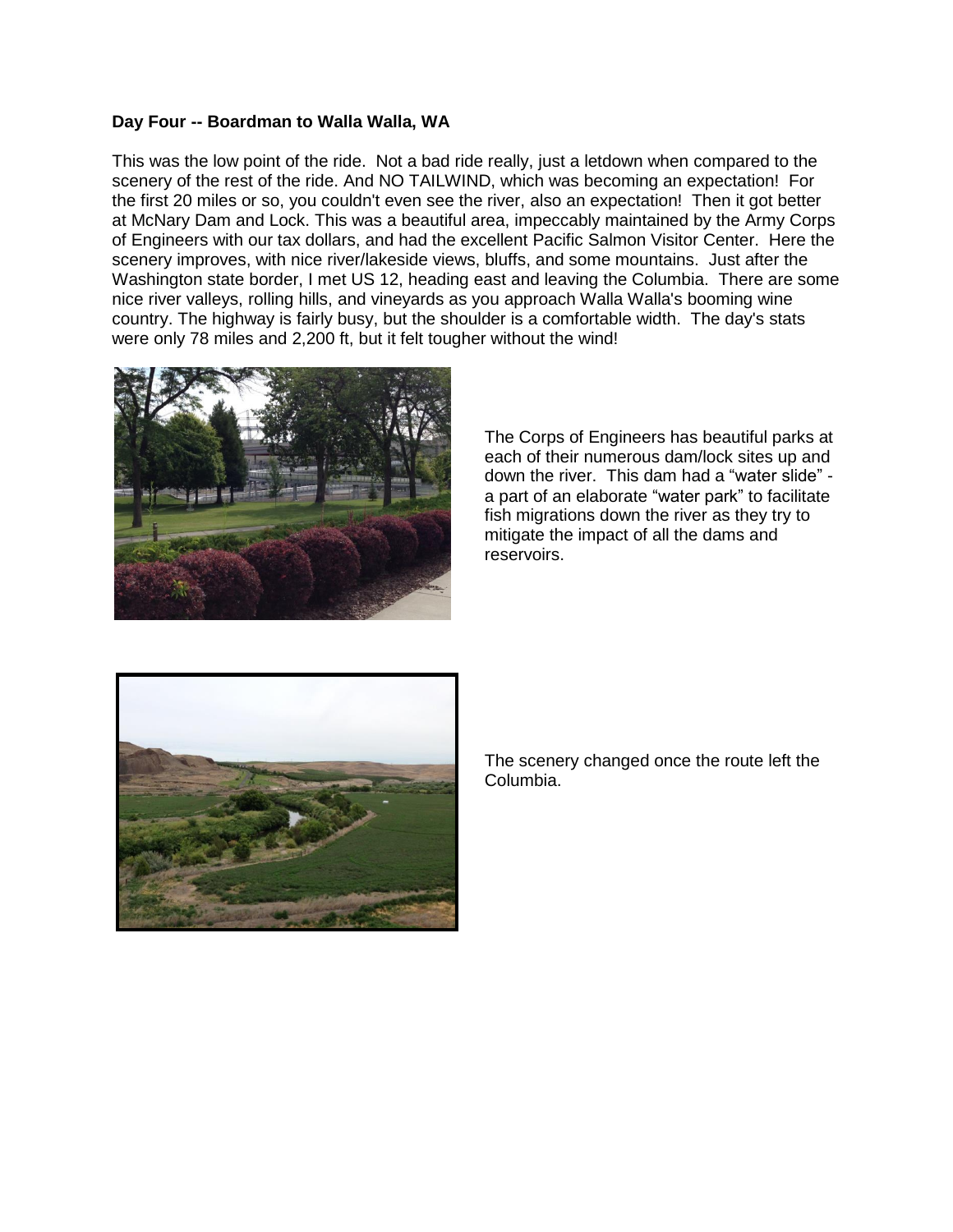## **Day Five -- Walla Walla to Lewiston, ID**

The rainy morning wake-up was an unwelcome surprise, especially for a planned 100 mile day! But by 10:00 a.m. it had stopped, and by 10:30 it was dry enough to ride comfortably. Tearing myself away from the Germany vs. USA World Cup match, I set off, worried about more rain. I stayed on US 12 all day, even though there was a tempting shortcut, since it was unclear whether this alternate was paved all the way. The wind was back, but not as strong. It was mostly favorable during the day, but for a few miles I found myself looking at the BACK side of a row of wind turbines, NEVER a good sign. The scenery was nice, mostly rolling hills until near the end of the day when I hit the Snake River, which is back to the Columbia dry lava bluff/butte landscape. Alpowa Summit, at 2,785 ft was the high point of the whole ride, but was no big deal, even though I hit it 80+ miles into the day. Even though the hills weren't that steep, with the tailwind, I found myself braking to keep the speed under 40. Braking on a downhill is something of a novelty for me, but a behavior I'm trying to cultivate in the interest of longevity!! By the time any of y'all do this route, they will presumably be done with the **"ROAD CONSTRUCTION NEXT 13 MILES"** heading into Clarkston, but that was certainly a nasty way to end the day! Gravel flying everywhere; from vehicles, from my wheels, etc. I got a rear flat after 10 miles of that nastiness. But the weather held out, and the afternoon was very nice, as I finished the day with 102 miles and 5,500 ft elevation. The highway quality was a mixture of very wide, spacious shoulders and some stretches where the shoulder was minimal.



Not a welcome sign when you have 14 miles to go at the end of a long day!



Not much of a summit, as summits go!